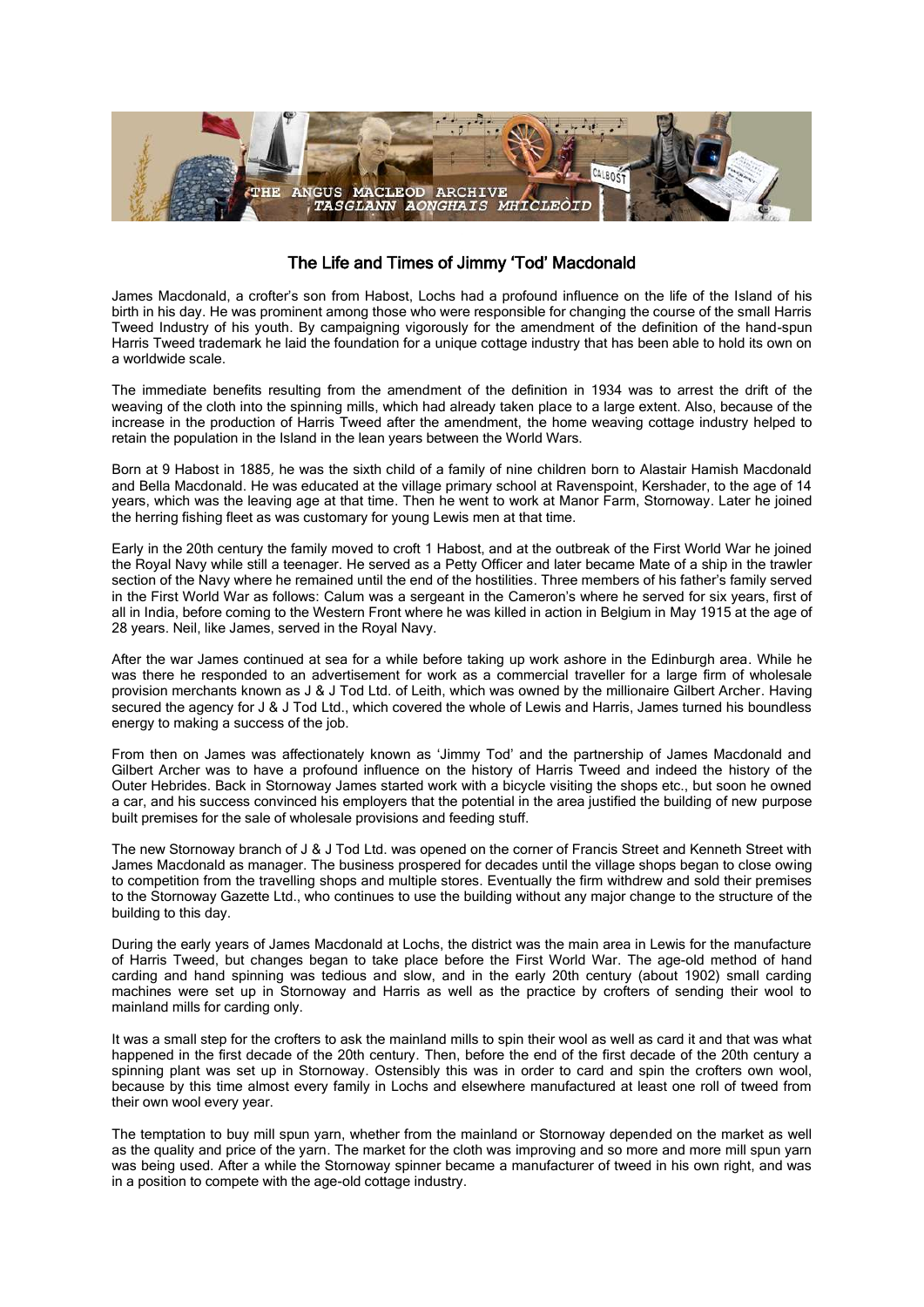Many felt that mill spun yarn, whether mainland or Hebridean was a threat to the genuine age-old hand spun product of the cottage industry on the Islands. The next move was the process of registering a trademark in order to protect the hand spun Hebridean cottage industry from both mill spun as well as power woven imitation Harris Tweed. The possibility of a Harris Tweed trademark was first raised about 1906 but it was 1911 before the 'Orb' communal trademark was registered and ready for application to hand spun Harris Tweed made in the Hebrides of Scotland.

From then on two kinds of Harris Tweed were produced and marketed from the Hebrides. One of them qualified for the registered communal 'Orb' trademark, while the other kind was similar but manufactured from mill spun yarn.

By the 1920s fairly large quantities of mill spun yarn was used for the manufacture of Harris Tweed in the Islands, both mainland and Hebridean spun. Most of the production of tweed was by the more enterprising crofters as well as the merchants, who were usually referred to as 'small producers' in order to distinguish between them and the Hebridean mill spinning manufacturers. Production of unstamped Harris Tweed soared in the 1920s but as it was not stamped there is no record of the yardage produced.

It was during this period in the second half of the 1920s that the Lochs entrepreneur James Macdonald of Habost, Lochs, set up business in Stornoway and, being a man from Lochs, he was fully conversant with all aspects of the manufacture of the cloth. Finding that the local spinners were reluctant, or unwilling, to supply demand for mill spun yarn he turned his attention to mainland spun yarn like many of the other small producers. He set up his tweed business at the back of J & J Tod Ltd., in the building where there was a bakeshop, which is now part of the premises of Murdo MacLean's (now owned by Nazir Brothers).

Very soon Gilbert Archer and James Macdonald became partners in the Harris Tweed venture and they prepared plans for a massive expansion of their tweed business. Their first move was to acquire the empty building of Lord Leverhulme's canning factory, which was never in production as a canning factory or anything else. Then they set about building a fully integrated plant where dying, carding, and spinning and for the first time in the Hebrides, a finishing plant. Before that, finishing was carried out on the mainland or as 'luadh' in the crofters' homes. The name of the new mill manufacturer of Harris Tweed was 'James Macdonald Ltd.'. At that time Kenneth Mackenzie Ltd. and S. A. Newall Ltd. were also spinner manufacturers.

Now that James controlled a factory unit that could, for the first time in the Outer Hebrides, carry out all the processes of the manufacture of Harris Tweed under one roof, the pacesetter became the stormy petrel of the Harris Tweed industry by throwing his full weight and leadership into the agitation to have the definition of the 'Orb' trademark amended to allow Hebridean mill spun yarn as well as hand spun yarn to qualify for the stamping of the 'Orb Mark'.

The proposal to amend the definition of the communal 'Orb Mark' was extremely controversial and a fierce campaign raged in Lewis and Harris in the early 1930s. The traditionalists insisted on keeping the 'Orb Mark' exclusively for the cottage hand spun product. The issue was naturally seen in the rural areas as the wicked town of Stornoway versus the downtrodden rural areas. The crofters felt that their cottage industry was in grave danger of being swallowed up by the greedy capitalists of the town of Stornoway. James Macdonald was regarded as a fifth column betraying his own flock. I still remember my father ranting away at our near relative (Mac Alastair Hamish à Tabost). I felt he was in imminent danger of calling him Mac something else.

The small producer section of the industry who were used to importing mill spun yarn from the mainland were also alarmed by the Hebridean spinners' proposal to amend the definition of the 'Orb Mark' to allow Hebridean mill spun only. They vehemently resisted the proposal because that placed Stornoway spinners in a very strong position as they would hold a monopoly over the mill spun yarn supplies which alone would qualify for the 'Orb' stamp for mill spun yarn, while disqualifying the mainland mill spun yarn on which the expansion of the industry mainly depended hitherto in the 20th century.

Of course the Hebridean spinners with James Macdonald in the vanguard of the dispute vigorously took on all and sundry, on the platform and in the columns of the newspapers and on the street corners etc. They assured the crofters and the small producers that they had nothing to fear from the Hebridean spinners, as they were very willing to supply all their yarn as well as the spinning of their own wool, whereas it was very dangerous to permit mainland mill spun yarn to qualify for the 'Orb Mark'. Furthermore, they said they would install more machinery if need be and no one need import mainland yarn.

The application for the original 'Orb' hand spun Harris Tweed Certification Trade Mark was made in December 1909. It was registered in October 1910 and stamping began in early 1911. The original definition of Harris Tweed in the 'Orb' stamp regulation was as follows:

Harris Tweed means a tweed, hand spun, hand woven and dyed by the crofters and cottars in the Outer Hebrides.